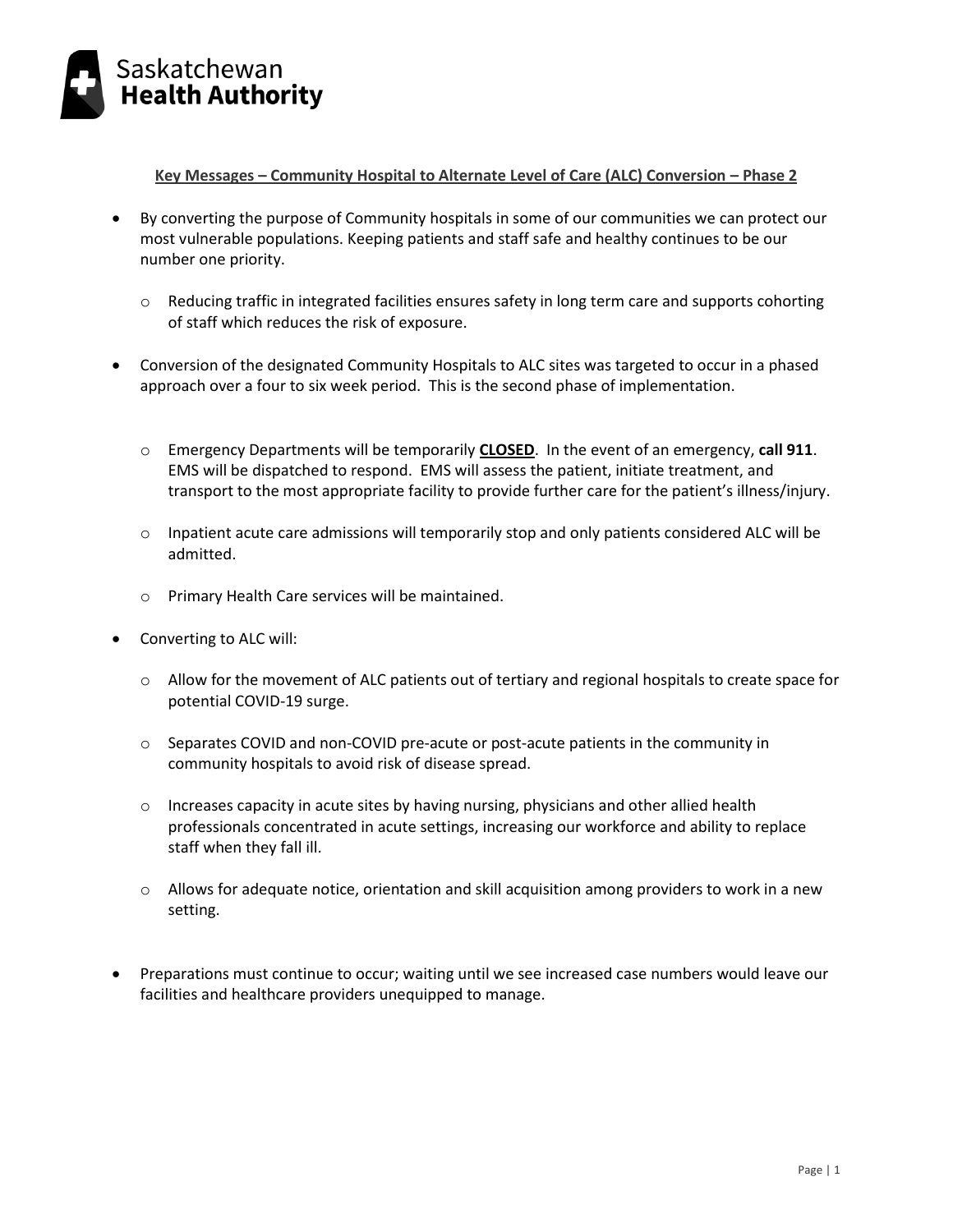# **Q and A'a**

**Why are we converting Community hospitals to ALC when the Premier just announced plans to reopen Saskatchewan and the SHA just announced planning to reverse the service slowdown?**

- o Our strategy is to contain, delay and mitigate. Although modelling numbers for worst case scenario planning are now lower than originally expected, we still need to be prepared and continue planning for a potential surge in cases.
- $\circ$  Although the cooperation of the Saskatchewan people has resulted in some success in our efforts to flatten the curve, we are not out of the woods yet.

### **What do the new modelling numbers mean?**

- $\circ$  The peak of the virus is quite variable, and is directly impacted by how well Saskatchewan responds to public health orders and physical distancing.
- $\circ$  The latest modelling numbers indicate we are starting to see the flattening of the curve as a result of all the public health measures put in place so far. We're also increasing access to testing and contact tracing efforts to prevent community transmission.

# **The new modelling numbers indicate we are doing well. Why are we proceeding with implementation of surge plans based on our original numbers?**

- $\circ$  New data brings with it cautious optimism. While we are adjusting our planning scenarios, we must maintaining our commitment to plan for the worst while aiming for the best.
- $\circ$  Under any modelling scenario it is critical that we continue to escalate our tactics to meet potential demand. Conversion of community hospitals to Alternate Level of Care (ALC) is one of the measures we have put in place to ensure we can meet this demand.

#### **What does ALC mean?**

 $\circ$  ALC is Alternate Level of Care. It refers to a patient that could be cared for in an alternate setting than an acute care bed because their condition does not require the daily attendance by a physician. This would refer to palliative, convalescing, respite, rehab or long term care patients.

## **What community hospitals are being converted to ALC? When will this happen?**

- o Twelve Community hospitals were identified for conversion to ALC in our surge plan. In the second phase, we are proceeding with the temporary conversion of community hospitals in Wolseley, Davidson and Arcola effective Thursday, May 14<sup>th</sup>.
- o The first phase included Lanigan, Broadview, Preeceville, Radville, Herbert and Kerrobert. The remaining three sites will follow in with dates still yet to be determined.